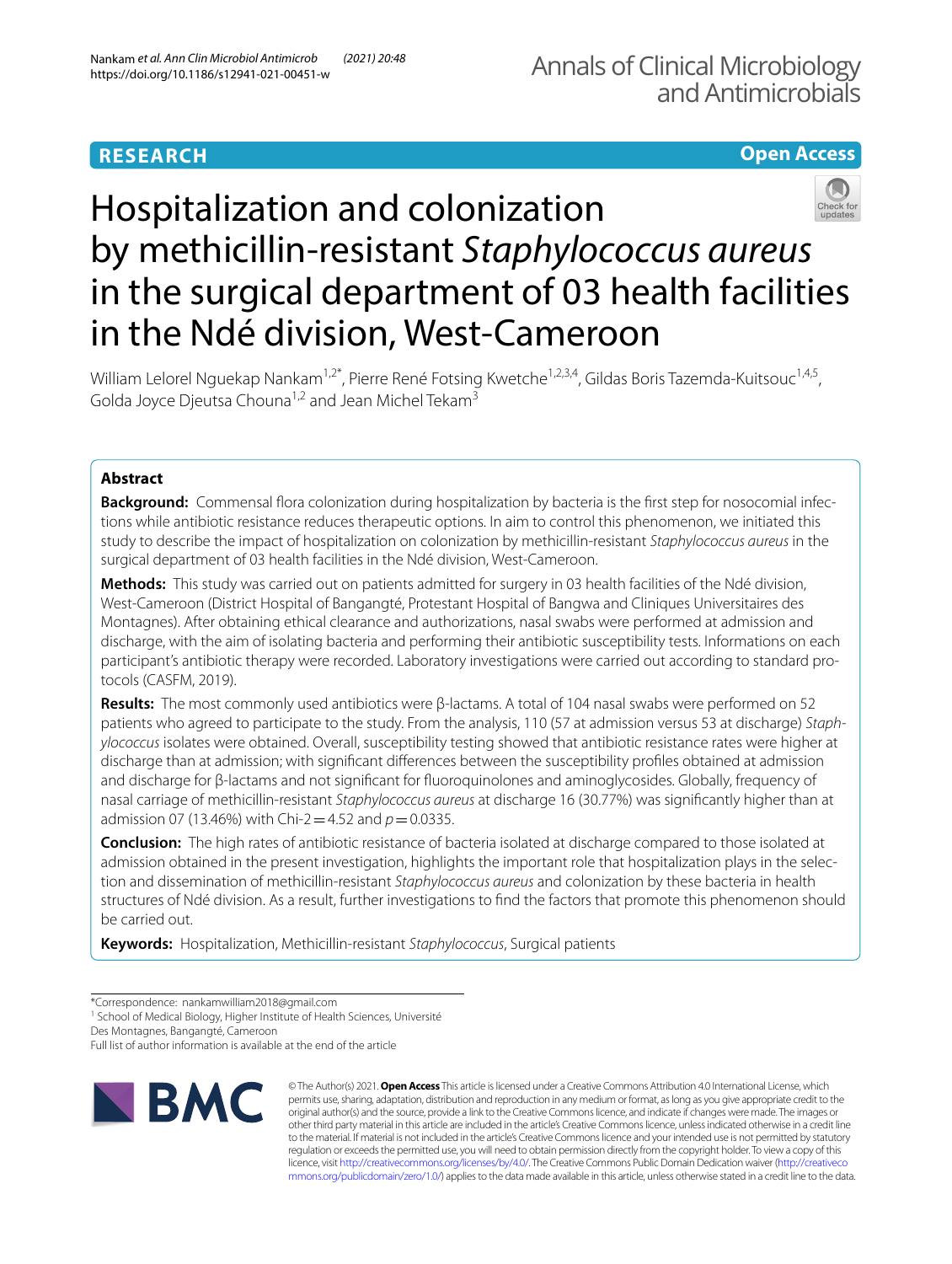## **Background**

*Staphylococcus aureus* are Gram-positive cocci bacteria found on the surfaces of our environment, as well as on the skin and mucous membranes (nasal mucosa) of humans [[1,](#page-5-0) [2\]](#page-5-1). Mutualist bacteria in humans, they can be pathogenic when the balance is disrupted. Indeed, in presence of a decrease of immunity/injury, these bacteria can cause a multitude of diseases (sepsis, impetigo, endocarditis etc….) more or less severe, while antibiotic resistance reduces therapeutic options. Methicillin resistance was observed in *Staphylococcus aureus* strains in health facilities around 1961 after introduction of this antibiotic, refecting the role of health facilities in the selection and dissemination of antibiotic-resistant infectious agents [\[3](#page-5-2)]. methicillin-resistant *Staphylococccus aureus* isolates can resist to almost all β-lactams  $[3]$  $[3]$ .

Studies on bacterial resistance in hospitals, more specifcally on methicillin-resistant *Staphylococcus aureus* (MRSA) isolates, have highlighted the acquisition of multi-resistant bacteria during hospital stay and the harmful consequences of colonization and infections by these multi-resistant bacteria on patient's lives [\[4](#page-5-3)[–6](#page-5-4)]. Thus justifying the inclusion of the fight against bacterial resistance to antibiotics in global programs (Global Health Security Agenda, One Health) [\[7](#page-5-5), [8\]](#page-5-6). Also, several studies carried out throughout the world, in West-Cameroon and more precisely in hospitals of Ndé division have shown that the hospital environment (mainly in surgery) is conducive to the selection and dissemination of multi-resistant bacteria on one hand and to the exchange of genetic material between the bacteria in this environment and those in the human body on the other hand [[9–](#page-5-7)[13\]](#page-5-8).

Management with antibiotics would become increasingly difficult with emergence of multi-resistant bacteria such as MRSA. Data useful for understanding this phenomenon of growing antibiotic resistance that threatens patient care are scarce around the world and particularly in developing countries where resources (human and fnancial) for research are limited. However, it's imperative to understand the evolution of this phenomenon in order to address the morbidity and mortality due to infections by antibiotic-resistant bacteria. It's in this context and with the aim of making a modest contribution to global programs (Global Health Security Agenda, One Health) focused on the fght against antibiotic resistance that this work was initiated in order to study the impact of hospitalization on MRSA-colonization among patients interned in the surgical department of 03 health care settings in the Ndé division. The results of this investigation will guide patient's antibiotic therapy (Probabilistic antibiotic therapy) at admission and during hospitalization, and will provide a basis for implementing and evaluating strategies and policies to reduce the proportion of antibiotic-resistant bacteria among patients during their hospital stays and thus limit nosocomial infections. This will be done with a view to reduce the emergence of multiresistant strains in hospitals and their spread from hospitals to the community.

## **Materials and methods**

## **Study site, populations and sampling**

This repeated cross-sectional study was conducted from February to May 2019 among patients of surgical departement from admission to discharge in three health facilities of Ndé division, West-Cameroon (District Hospital of Bangangté, Protestant Hospital of Bangwa and Cliniques Universitaires des Montagnes). When all administrative and ethical requirements were met, Clinical data and nasal samples were collected among patients whose consent was given. Clinical data (sex, age, type of surgery, antibiotics administered) were recorded with the help of the attending physicians during hospitalization, while samples were collected at admission and discharge. Nasal swabs were performed by streaking both anterior nares with sterile moistened cotton swabs among patients whose consent was given. Nasal swabs were placed in labelled tubes containing heart-brain broth, stored in an icebox (4–8 °C) and transported without delay to the laboratory of microbiology of Cliniques Universitaires des Montagnes (CUM) for processing.

## **Microbiological analysis**

## *Bacterial isolation and identifcation*

After seeding specimens on selective culture media (manitol salt agar), we incubated to 37 °C during 18–24 h. Isolation and identifcation of *Staphylococcus aureus* isolates were based on cultural characteristics, Gram staining, catalase test, coagulase test and DNase test after performing sub-culture on nutrient agar.

## *Antimicrobial susceptibility testing*

The susceptibility testing of bacterial isolates against antibiotics was performed by the disk difusion method (Kirby-Bauer method) on Mueller–Hinton agar according to standard procedures recommended by "Comité d'Antibiogramme de la Société Française de Microbiologie (CASFM 2019)" [[14\]](#page-5-9). After sub-culture on nutrient agar (during 24 h at 37 °C) of a colony isolated on selective media (Manitol Salt Agar), pure culture bacteria obtained has been used to perform a suspension in 0.9% saline with density equal to 0.5 McFarland as recommended by CASFM 2019. The choice of antibiotics was based on those commonly used in the surgical department (after a survey among doctors in the health facilities) and according to the guidelines (CASFM 2019). A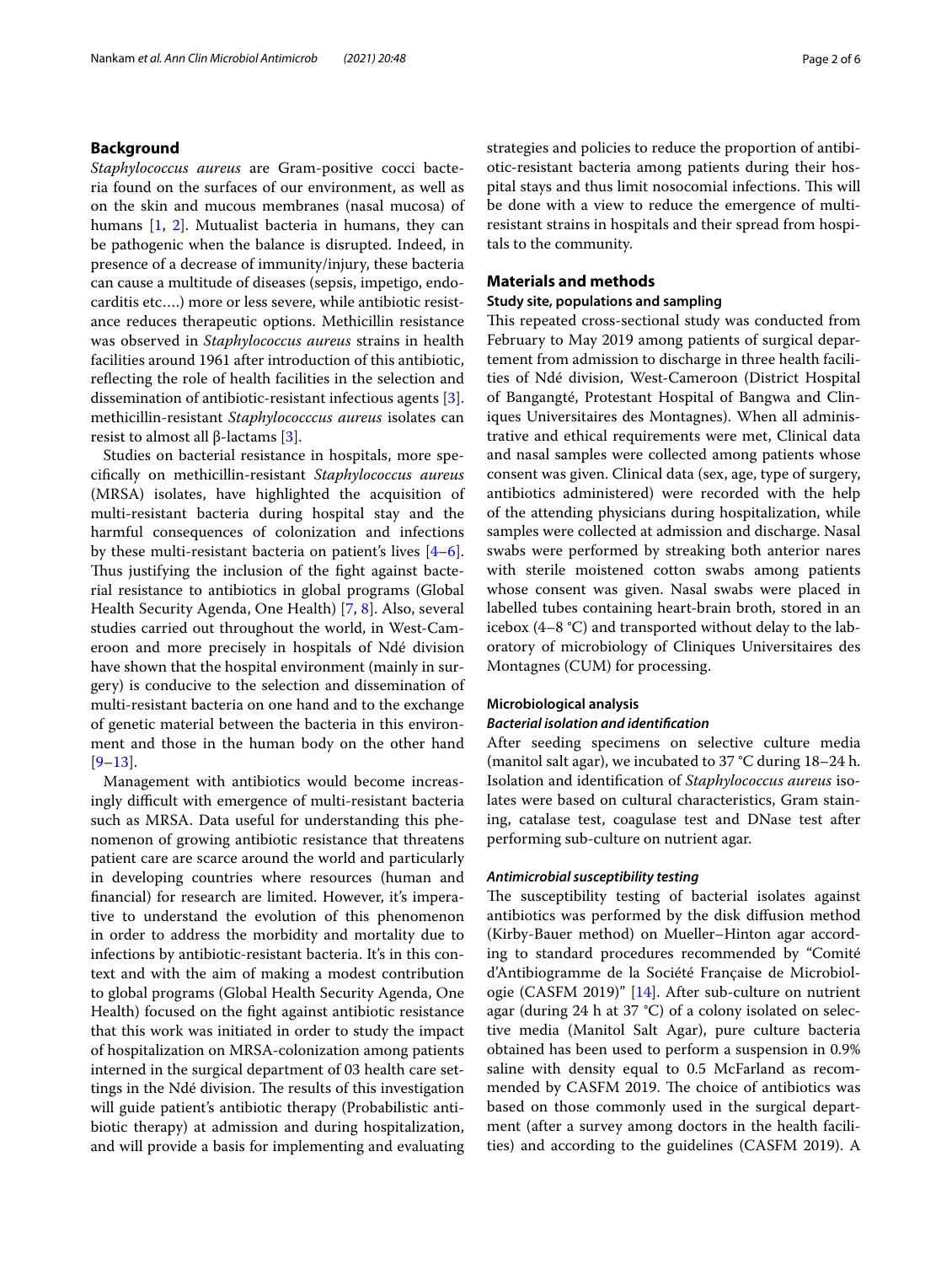total of 10 antibiotics have been used: cefoxitin (30 μg), ciprofloxacin (5  $\mu$ g), gentamicin (15  $\mu$ g), norfloxacin (5 μg), penicillin G (10 μg), oxacillin (1 μg), erythromycin (15 μg), clindamycin (2 μg), fusidic acid (10 μg) and cotrimoxazole (1.25/23.75 μg). Interpretations of antibiotic susceptibility results were performed according to the guidelines (CASFM 2019). Reference strains *Staphylococcus aureus* ATCC 29213 were used for quality control.

## *Detection of methicillin‑resistant Staphylococcus aureus*

Phenotypic methods based on susceptibility of oxacillin  $(1 \mu g)$  and cefoxitin  $(30 \mu g)$  had been used for the detection of methicillin-resistant *Staphylococcus aureus* isolates. These were concurrently performed with susceptibility testing of each isolate. Reference strains *S. aureus* ATCC 700699 and ATCC 25923 were used as a positive and negative control, respectively.

## **Data analysis**

The data collected in current investigation were recorded in Microsoft Excel 2016 software and analyzed with Stat-View5 software. Descriptive analysis were carried out on the study variables, which included computation of addition and frequencies. The chi-square test was used to compare the susceptibility profles and frequency of methicillin-resistanct *Staphylococcus aureus* (MRSA) isolates obtained at admission and discharge. The analysis were performed using 95% as confdence interval and 5% as degree of signifcance.

## **Results**

## **Characteristics of study participants**

During this survey carried out from February to May 2019, 52 patients of chirurgical department were recruited. Age of the latter ranged from 5 to 79 years with a mean of 40.77 years. Days of hospitalization were between 3 and 22 with a mean of 7.58. Characteristics of participants were summarized and presented in Table [1.](#page-2-0)

From Table [1](#page-2-0), it appears globally that men represented 3/4 of the participants, visceral surgery 3/4 of chirurgical types, β-lactams and nitro-5-imidazoles were the most antibiotics families administered with proportions approximately equal to 4/5 and macrolides were the least administered with 1/50.

## **Distribution of bacterial isolates**

From admission to discharge, 104 samples were recorded. Analysis of these samples outcome that 110 *Staphylococcus* isolates were obtained (57 at admission and 53 at discharge). Distribution of *Staphylococcus* isolates is presented in Table [2.](#page-2-1)

Outcome illustrated in Table [2](#page-2-1) show a variation between bacteria obtained at admission and those

## <span id="page-2-0"></span>**Table 1** Participant's characteristics

| <b>Characteristics</b>      | <b>Number</b>  | Frequency (%) |
|-----------------------------|----------------|---------------|
| Sex                         |                |               |
| Men                         | 37             | 71.15         |
| Women                       | 15             | 28.85         |
| Type of surgery             |                |               |
| Visceral                    | 38             | 73.08         |
| Orthopedic                  | 14             | 26.92         |
| Antibiotics administered    |                |               |
| β-lactams                   | 43             | 82.69         |
| Ampicillin                  | 21             | 40.38         |
| Ceftriaxone                 | 29             | 55.77         |
| Cefixime                    | 9              | 17.31         |
| Cefuroxime                  | $\mathfrak{D}$ | 3.85          |
| Amoxicillin/Clavulanic Acid | $\overline{4}$ | 7.69          |
| Cloxacillin                 | 1              | 1.92          |
| Fluoroquinolones            | 15             | 28.85         |
| Ciprofloxacin               | 15             | 28.85         |
| Aminosides                  | 17             | 32.69         |
| Gentamicin                  | 17             | 32.69         |
| Nitro-5-imidazoles          | 46             | 88.46         |
| Metronidazole               | 46             | 88.46         |
| Macrolides                  | 1              | 1.92          |
| Clarithromycin              | 1              | 1.92          |

<span id="page-2-1"></span>

| <b>Table 2</b> Distribution of Bacteria isolates |  |
|--------------------------------------------------|--|
|--------------------------------------------------|--|

| <b>Bacteria</b>                              | Hospitalization  |                                           |                  |       |  |
|----------------------------------------------|------------------|-------------------------------------------|------------------|-------|--|
|                                              | <b>Admission</b> |                                           | <b>Discharge</b> |       |  |
|                                              |                  | Number Frequency (%) Number Frequency (%) |                  |       |  |
| Staphylococcus<br>aureus                     | 16               | 28.07                                     | 25               | 4717  |  |
| Coagulase<br>negative<br>Staphylococ-<br>cus | 41               | 71,93                                     | 28               | 52.83 |  |

obtained at discharge. Indeed, isolate's proportion of *Staphylococcus aureus* at discharge 25(47.17%) was greater than admission 16(28.07%).

## **Antibiotic susceptibility profles**

The susceptibility profile of bacteria isolated at admission and discharge were huddled in Table [3.](#page-3-0)

Overall, Table [3](#page-3-0) highlights that resistance rates obtained at discharge were higher than those obtained at admission. Signifcant and insignifcant diferences between the susceptibility profles of isolates obtained at admission and discharge were observed.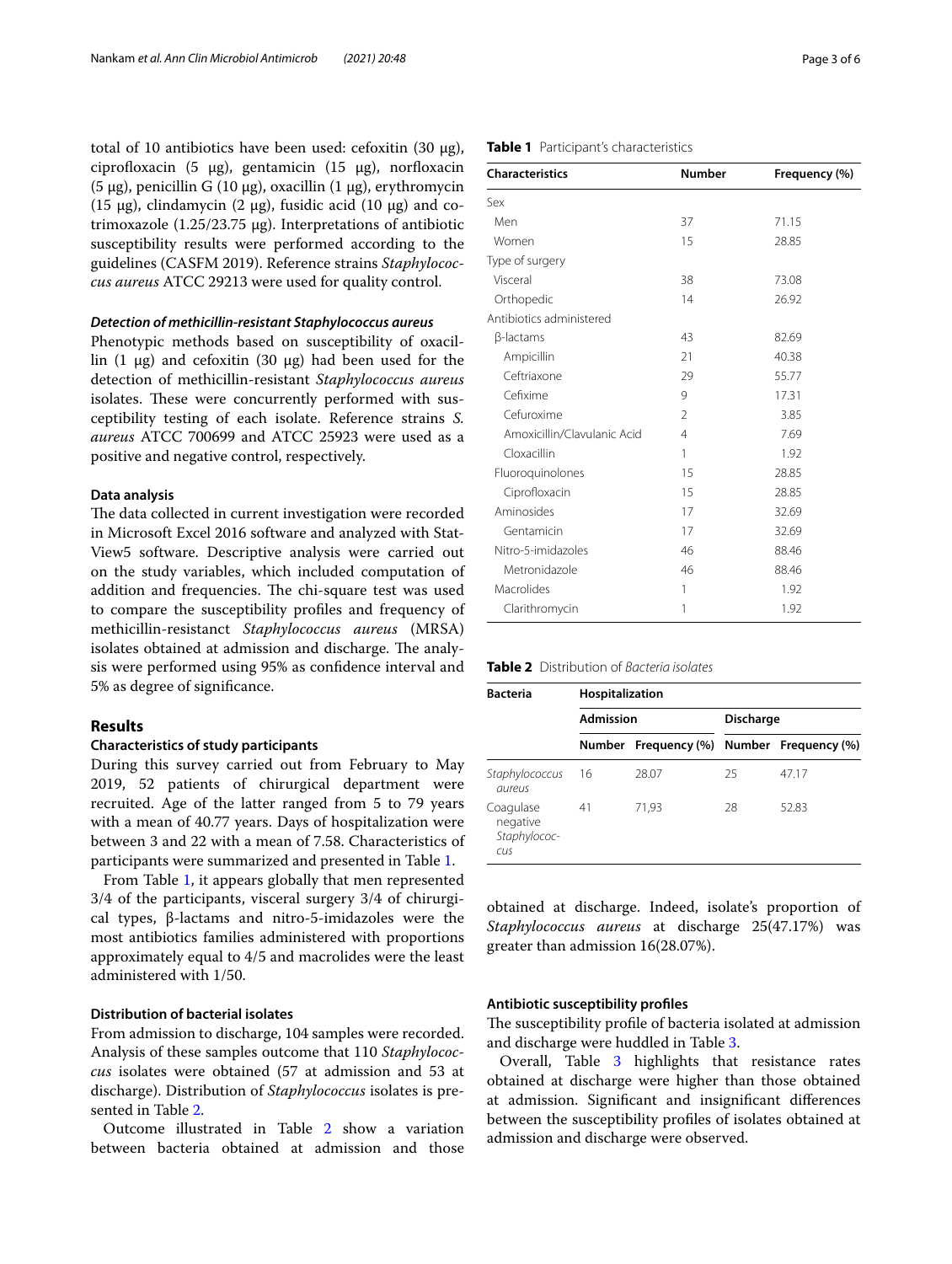<span id="page-3-0"></span>

|                                | $n_{\text{admission}}$ (%) | n <sub>discharge</sub> (%) | Chi-2 | p-value    |
|--------------------------------|----------------------------|----------------------------|-------|------------|
| Cefoxitin (30 µg)              |                            |                            |       |            |
| Susceptible                    | 44(77.19)                  | 14(26.42)                  | 29.49 | $<$ 0.0001 |
| Intermediate                   | 2(3.51)                    | 2(3.77)                    |       |            |
| Resistant                      | 11(19.30)                  | 37(69.81)                  |       |            |
| Gentamicin (15 µg)             |                            |                            |       |            |
| Susceptible                    | 52(91.23)                  | 46(86.79)                  | 0.56  | 0.4559     |
| Intermediate                   | 0(0.00)                    | 0(0.00)                    |       |            |
| Resistant                      | 5(8.77)                    | 7(13.21)                   |       |            |
| Erythromycin (15 µg)           |                            |                            |       |            |
| Susceptible                    | 18(31.58)                  | 19(35.85)                  | 1.81  | 0.4051     |
| Intermediate                   | 9(15.79)                   | 4(7.55)                    |       |            |
| Resistant                      | 30(52.63)                  | 30(56.60)                  |       |            |
| Clindamycin (2 µg)             |                            |                            |       |            |
| Susceptible                    | 21(36.84)                  | 26(49.06)                  | 1.67  | 0.1957     |
| Intermediate                   | 0(0.00)                    | 0(0.00)                    |       |            |
| Resistant                      | 36(63.16)                  | 27(50.94)                  |       |            |
| Norfloxacin $(5 \mu g)$        |                            |                            |       |            |
| Susceptible                    | 52(91.23)                  | 42(79.25)                  | 3.17  | 0.0749     |
| Intermediate                   | 0(0.00)                    | O(0.00)                    |       |            |
| Resistant                      | 5(8.77)                    | 11(20.75)                  |       |            |
| Ciprofloxacin (5 µg)           |                            |                            |       |            |
| Susceptible                    | 53(92.98)                  | 43(81.13)                  | 3.47  | 0.0624     |
| Intermediate                   | 0(0.00)                    | O(0.00)                    |       |            |
| Resistant                      | 4(7.02)                    | 10(18.87)                  |       |            |
| Fusidic acid (10 µg)           |                            |                            |       |            |
| Susceptible                    | 10(17.54)                  | 4(7.55)                    | 2.47  | 0.1160     |
| Intermediate                   | 0(0.00)                    | O(0.00)                    |       |            |
| Resistant                      | 47(82.46)                  | 49(92.45)                  |       |            |
| Co-trimoxazole (1.25/23.75 µg) |                            |                            |       |            |
| Susceptible                    | 19(33.33)                  | 17(32.08)                  | 0.02  | 0.9878     |
| Intermediate                   | 3(5.26)                    | 3(5.66)                    |       |            |
| Resistant                      | 35(61.41)                  | 33(62.26)                  |       |            |
| Penicillin G (10 µg)           |                            |                            |       |            |
| Susceptible                    | 27(47.37)                  | 3(5.66)                    | 24.09 | < 0.0001   |
| Intermediate                   | 0(0.00)                    | O(0.00)                    |       |            |
| Resistant                      | 30(52.63)                  | 50(94.34)                  |       |            |
| Oxacillin (1 µg)               |                            |                            |       |            |
| Susceptible                    | 43(75.44)                  | 16(30.19)                  | 22.61 | < 0.0001   |
| Intermediate                   | 0(0.00)                    | O(0.00)                    |       |            |
| Resistant                      | 14(24.56)                  | 37(69.81)                  |       |            |

*n<sub>admission</sub>* number at admission,  $n_{discharge}$  number at discharge

Significant differences ( $p < 0.0001$ ) were observed for β-lactams: cefoxitin, oxacillin and penicillin G in favour of a higher proportion of resistance to these antibiotics at discharge than at admission, resulting in resistance proportions respectively 4 times, 3 times and 2 times higher at discharge. In contrast, insignifcant diferences were mainly observed for fluoroquinolones (ciprofloxacin and

<span id="page-3-1"></span>

|        |  | Table 4 Nasal carriage of methicillin-resistant Staphylococcus |  |
|--------|--|----------------------------------------------------------------|--|
| aureus |  |                                                                |  |

| Nasal carriage<br>of MRSA | $\mathsf{n}_{\mathsf{admission}}(\%)$ | $n_{discharae}$ $(\%)$ | Chi-2 | p-value |  |
|---------------------------|---------------------------------------|------------------------|-------|---------|--|
| YFS                       | 07(13.46)                             | 16(30.77)              | 4.52  | 0.0335  |  |
| NΟ                        | 45(86.54)                             | 36(69.23)              |       |         |  |

*nadmission* number at admission, *nsortie* number at discharge, *MRSA* methicillinresistant *Staphylococcus aureus*

norfloxacin with  $p=0.0624$ ,  $p=0.0749$  respectively) and cotrimoxazole ( $p = 0.9878$ ).

## **Nasal carriage of methicillin‑resistant** *Staphylococcus aureus*

A systematic screening of methicillin-resistant *Staphylococcus aureus* was performed during the interpretive reading of the antimicrobial susceptibility testing. Overall 07 methicillin-resistant *Staphylococcus aureus* isolates were obtained at admission versus 16 at discharge. Nasalcarriage distribution of methicillin-resistant *Staphylococcus aureus* by patients are presented in Table [4](#page-3-1).

From Table [4](#page-3-1), it appears that the proportion of nasal carriage of methicillin-resistant *Staphylococcus aureus* at discharge 16(30.77%) was signifcantly higher than at admission 07(13.46%) with *Chi-2*=4.52 and *p*=0.0335.

## **Discussion**

The aim of this work, conducted between February and May 2019, was to evaluate the impact of hospitalization on colonization by methicillin-resistant *Staphylococcus aureus* among patients interned in the surgical department of a few health facilities in Ndé division.

The majority of patients were male  $(3/4)$ . This could be justifed by the fact that they are the most regularly involved in hazardous activities, requiring great physical efort and therefore more frequently victims of accidents of all kinds. These activities expose them to accidents that can only be remedied by invasive acts such as surgery. This view is shared by the proportion of visceral interventions for hernias. Other causes that are not clear from this work but which are most probably at the origin of internalizations in surgical departments include road accidents and those associated with other high-risk professions.

Data analysis indicated that more than 80% of the most commonly administered antibiotics to patients were nitro-5-imidazoles and β-lactams. Several reasons could explain this rate of use: 1. these antibiotics have a wide spectrum of action on several bacterial types, have good tissue difusion and are the most available and accessible in hospital pharmacies; 2. the less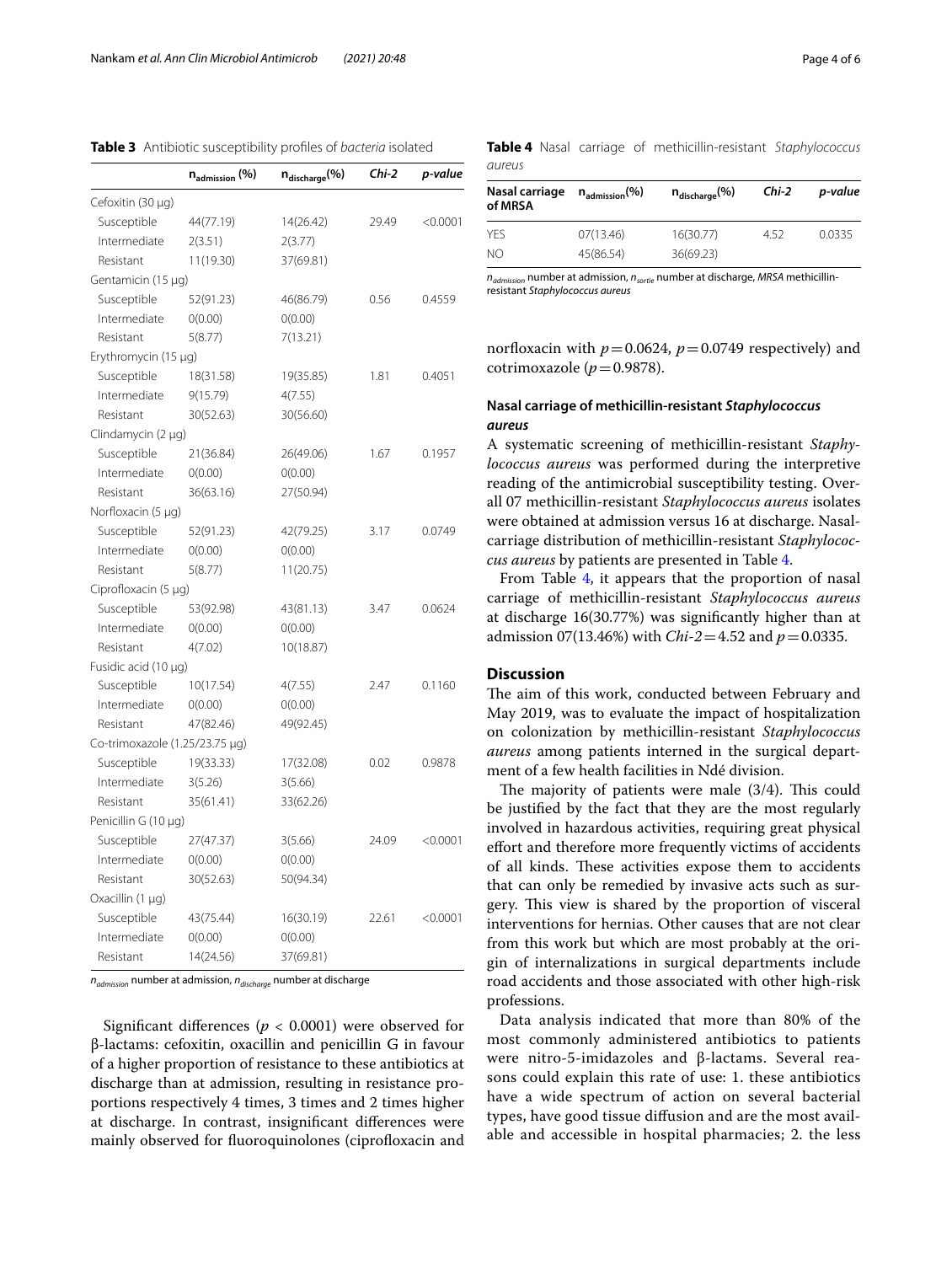frequent adverse reactions (toxicity) to their administration encourage their choice in the management of patients during prophylaxis and anti-infectious therapy  $[15, 16]$  $[15, 16]$  $[15, 16]$  $[15, 16]$  $[15, 16]$ . This development is further supported in the present work by the rates of use of other antibiotics (macrolide), which are certainly lower in relation to their relatively limited spectrum of Gram-positive bacteria and high toxicity [[15](#page-5-10)].

Diferent frequencies were recorded for *Staphylococcus aureus* and coagulase-negative *Staphylococcus* at admission and discharge. 16 (28.07%) *Staphylococcus aureus* isolates were obtained at admission versus 25 (47.17%) at discharge. This result could be justified, at least in part, by a deselection of coagulase-negative *Staphylococcus* in favour of *Staphylococcus aureus*. But the mechanisms and conditions conducive to this selection are far from being clarifed in the present work.

From the study of susceptibility profles of isolates to the antibiotics used and more specifcally to methicillin (highlighted in the present work using oxacillin and cefoxitin), it appears that resistance rates recorded at discharge were higher than those observed at admission. Indeed, proportion of nasal carriage of methicillin-resistant *Staphylococcus aureus* at discharge 16 (30.77%) was signifcantly higher than at admission 07(13.46%) with  $p=0.0335$ . This result could be justified by the mobility of genetic factors, favoured both by the selection pressure imposed by broad spectrum antibacterial agents and the flexibility of the bacterial genome. These same factors could explain the multiple resistances regularly reported [[9,](#page-5-7) [10\]](#page-5-12) in accordance with the results of this study [[9](#page-5-7), [10](#page-5-12), [12,](#page-5-13) [17–](#page-5-14)[20\]](#page-5-15).

Between admission and discharge, signifcant diferences (*p* < 0.0001) concerning susceptibility profles had been observed for antibiotics belonging to the β-lactams family (cefoxitin, oxacillin and penicillin G). This significant diference was in favour of a 4 times, 3 times and 2 times respectively higher resistance at discharge. This result could be justifed by the direct efect of the use of antibiotics belonging to the β-lactams family (most commonly used antibiotics) in the selection and expression of resistance genes such as the *mec A* gene, which codes for methicillin resistance and induces resistance to practically all antibiotics in the β-lactams family.  $[1, 20-23]$  $[1, 20-23]$  $[1, 20-23]$  $[1, 20-23]$ .

These resistances are an alert as to the difficulty that would exist in managing a resistant infection and the need to use an antibiotic susceptibility test for therapeutic choice (personalization of management) with the antibiotics available and accessible in the target hospital settings in this work.

This result could be justified at least in part by a flaw in the respect of hygiene rules and the importance of the

selection and dissemination of multi-resistant bacteria in the hospital environment.

Emergence and dissemination of bacteria resistant to antibiotics in hospitals as demonstrated in this investigation is an indirect indicator of the increasing additional cost to the patient. Given the standard of living and purchasing power, this evolution of resistance would be seen as a factor aggravating poverty through prolonged hospital stay and the cost of care. Taking into account the susceptibility profle at the patient's entry could be a major asset for drug management using antibiotics.

## **Conclusion**

At the end of our investigation, the aim was to evaluate the impact of hospitalization on colonization by methicillin-resistant *Staphylococcus aureus* among patients interned in the surgical department of 03 care settings in the Ndé division. From this, it appears that the rates of antibiotic resistance of *Staphylococcus* isolates obtained at discharge were globally higher (mainly with regard to antibiotics belonging to the β-lactams family, the most used family) than those obtained at admission and that colonization by methicillin-resistant *Staphylococcus* was more important at discharge than at admission. Thus, this work must be considered as an alarm bell with regard to the emergence and spread of resistant bacteria in Ndé division in hospital and hospitals to the community. As a result, further investigations to fnd the factors that promote this phenomenon should be carried out.

#### **Abbreviations**

ATCC: American Type Culture Collection; CASFM: Comité de l'Antibiogramme de la Société Française de Microbiologie; *Chi-2*: Chi-square test; MRSA: Meticillin-resistant *Staphylococcus aureus*.

#### **Acknowledgements**

The authors thank Serge Maturin Lelorel Nguekap and Joseph Kwoamou Sebdja for the invaluable support provided along this survey. "They are also highly indebted to the Association pour l'Education et le Développement" (AED) for the literature resources and laboratory equipments.

#### **Authors' contributions**

All authors were involved in study design, data collection, analysis and interpretation of the data, as well manuscript writing. All authors read and approved the fnal manuscript.

## **Funding**

The authors declare that they did not receive any funding or grants to support their research.

#### **Availability of data and materials**

All data generated or analyzed during this study are included in this published article.

#### **Declarations**

#### **Ethical approval and consent to participate**

Ethical approval for the study was obtained from the Institutional Committee of Ethics of Université des Montagnes under reference number: Ref: 2019/236/